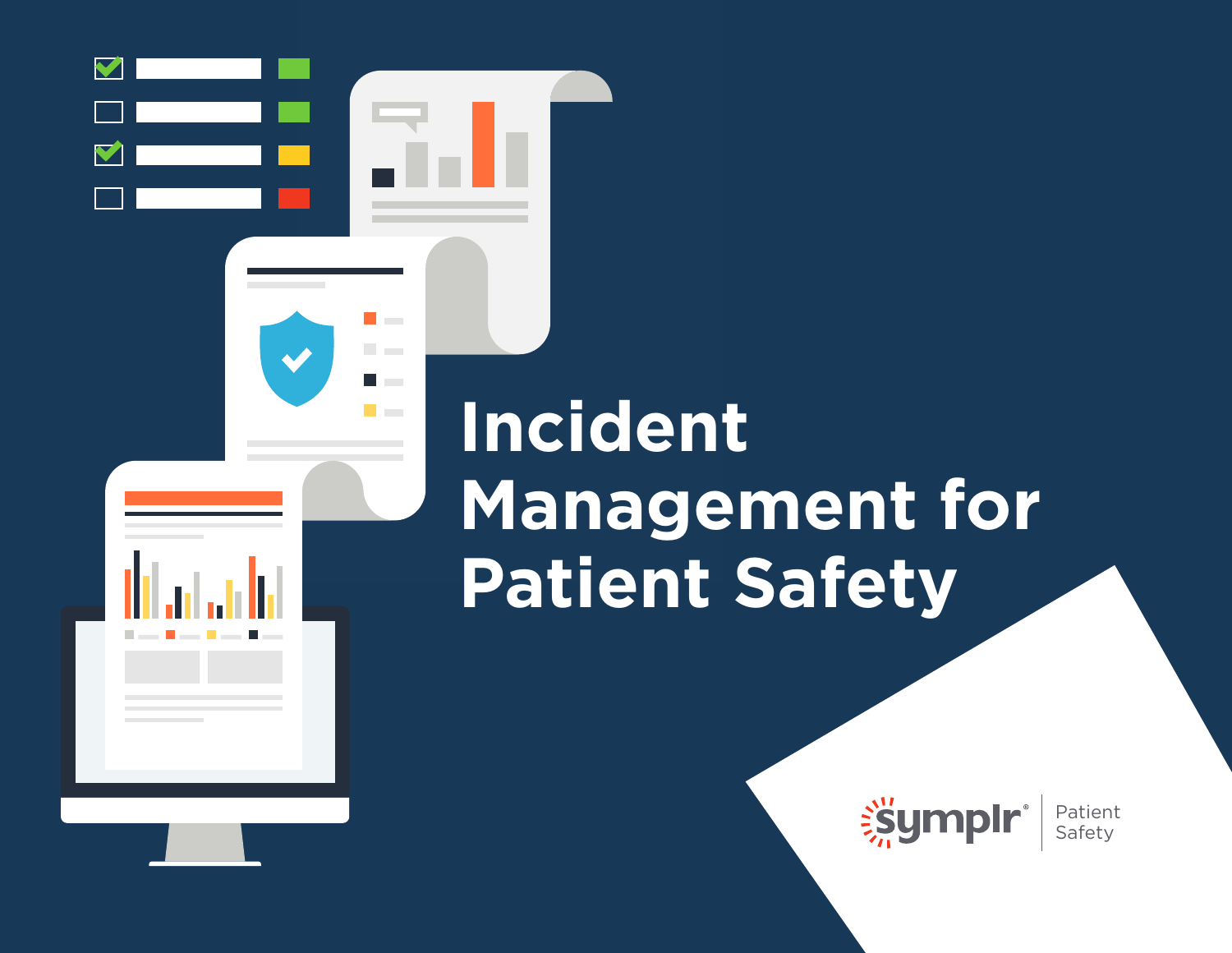# **The Importance of Managing Incidents**

Patient safety is a journey and not a destination. Despite healthcare's collective efforts to adhere to six elements of quality care (i.e., safety, effectiveness, patient-centeredness, timeliness, efficiency, and equitability) outlined by The Institute of Medicine, medical error statistics today are alarming:

- One in 10 patients worldwide is harmed while receiving hospital care. (World Health Organization)
- Medication errors harm millions of patients worldwide and costs billions annually. (WHO)
- 250,000 people in the U.S. die every year because of medical mistakes, making it the third leading cause of death. (Johns Hopkins Medicine)
- One in 10 physicians (of 6,700 polled) reported having made a major medical error in the three months prior to one survey. (Mayo Clinic Proceedings)

Today's incident management methods require more than tracking incidents or near incidents at the hospital bedside. As practitioners increasingly administer care and services in outpatient, ambulatory, or retail clinics; in specialty centers; and via telemedicine, our safety and quality improvement tools must adapt. In other words, we must follow the patient to prevent harm.



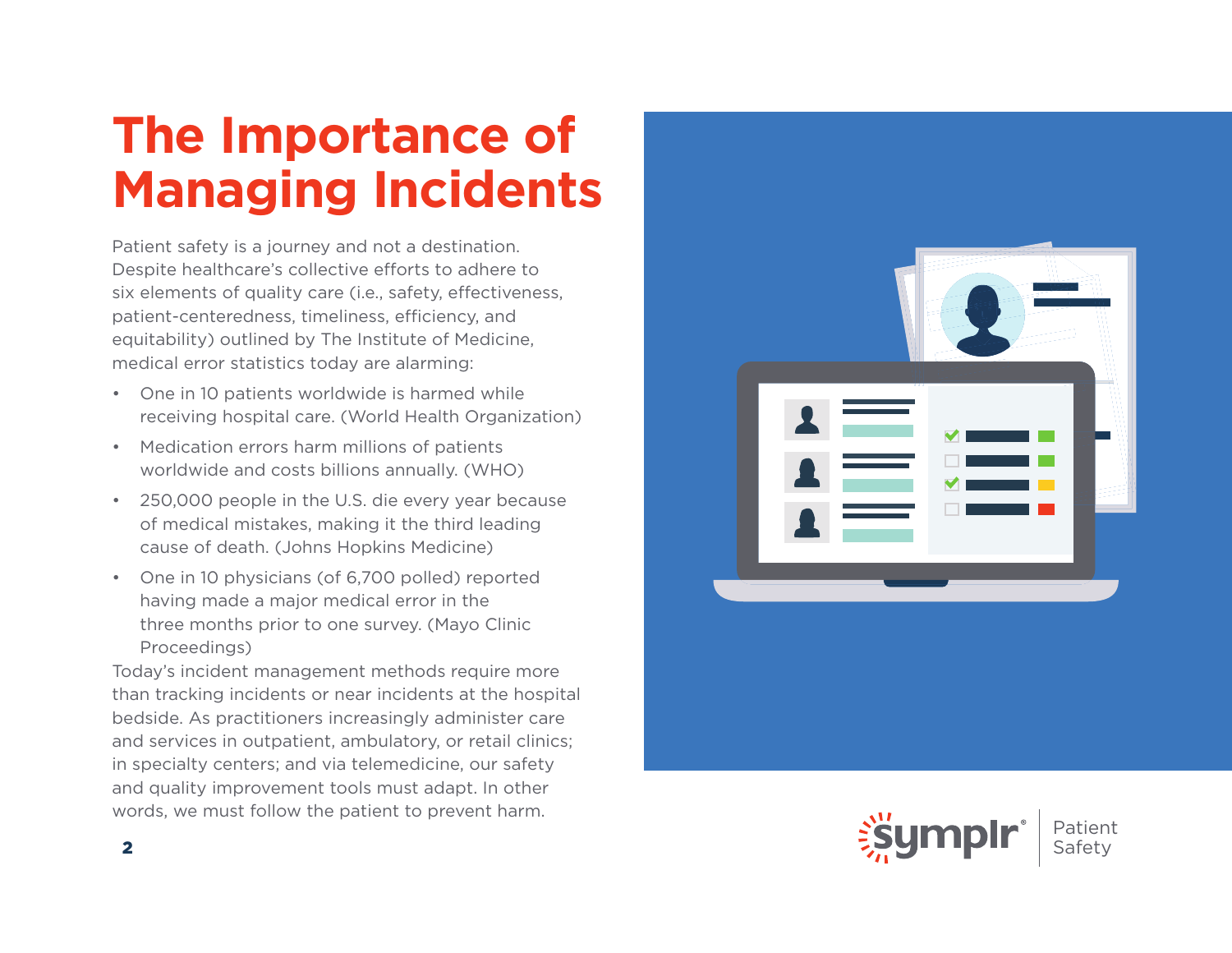# **Defining Incident Management**

Creating a safer healthcare system challenges providers, payers, legislators, regulators, and others to put patients at the center to achieve quality improvement goals and to reduce errors. (In patient-centered care, an individual's specific health needs and desired health outcomes are the driving force behind healthcare decisions and quality measurements.) Healthcare risk management efforts must be comprehensive. They must encompass technology, legal and administrative policies, practitioner training, and operating and delivery modes.

Because we can't improve what we don't measure, improvement starts with comprehensive tracking and management of quality issues data. As the sheer amount of data we collect increases, it's nearly impossible to manage incidents and near incidents manually using paper forms or Excel documents. Technology is the answer to combine all incident management activities in one place, gain a clear overview of the root causes and the different types of incidents, and ultimately improve quality and safety.



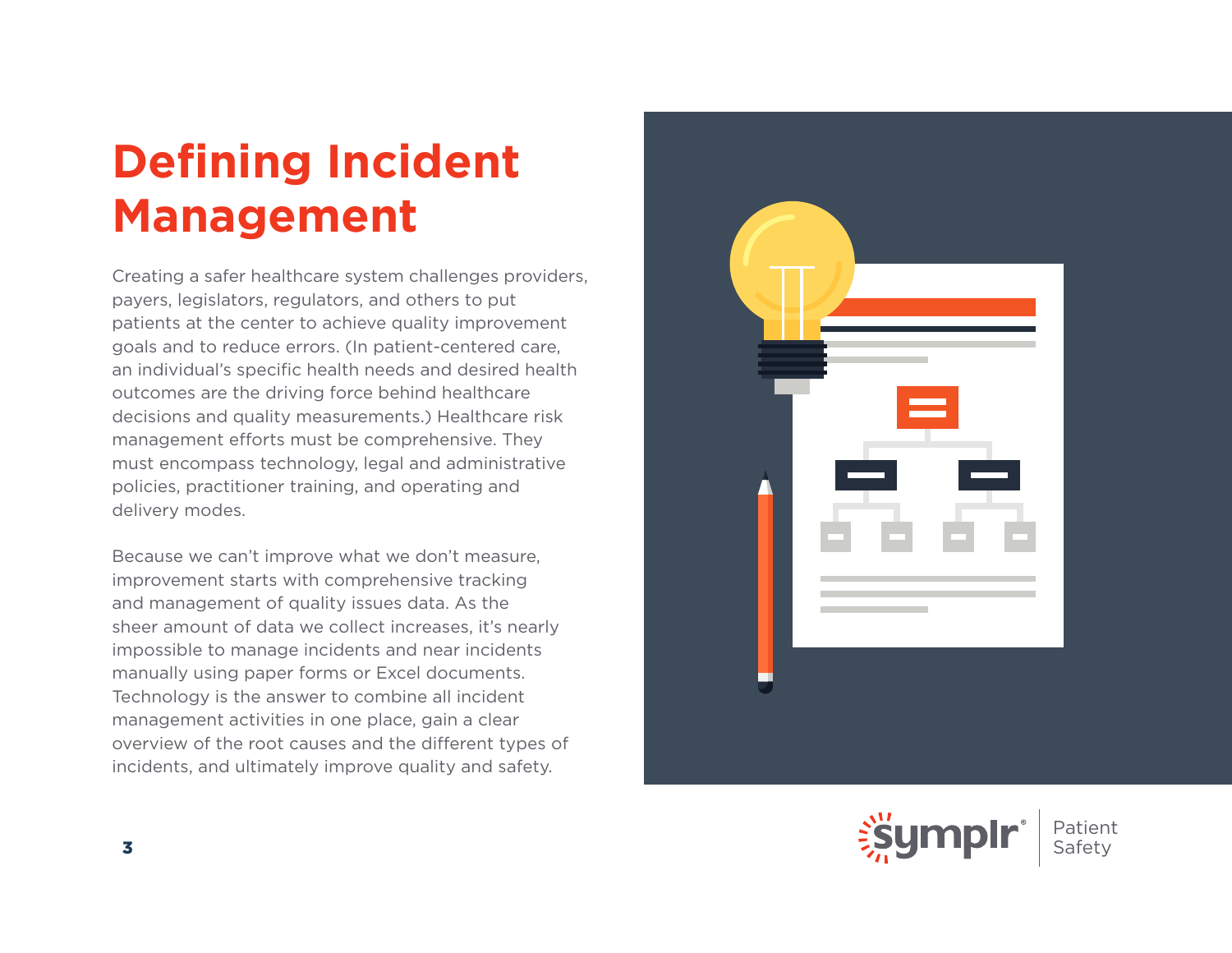Incident management is a process to collect data, analyze and report on it, and learn from incidents toward the goals of greater patient safety and quality. A complete Incident management strategy:

- Provides the processes and tools to track a healthcare grievance or complaint through analysis to outcome.
- Identifies when a visitor, employee, or practitioner has crossed a threshold and jeopardizes quality, patient safety, or reimbursement.
- Identifies when equipment or processes fail, or when a policy is not adhered to or requires revision.

Alternatively, a well designed incident management strategy is capable of recognizing an individual's positive contribution to safety by acknowledging the action. It's indisputable: Improving our healthcare system also requires recognition of what we're doing right, not just identifying the failures or near misses.

Finally, incident management provides insights across the often disparate functions of:

- Quality issue management
- Risk management
- Patient event reporting
- Provider performance management
- Peer review



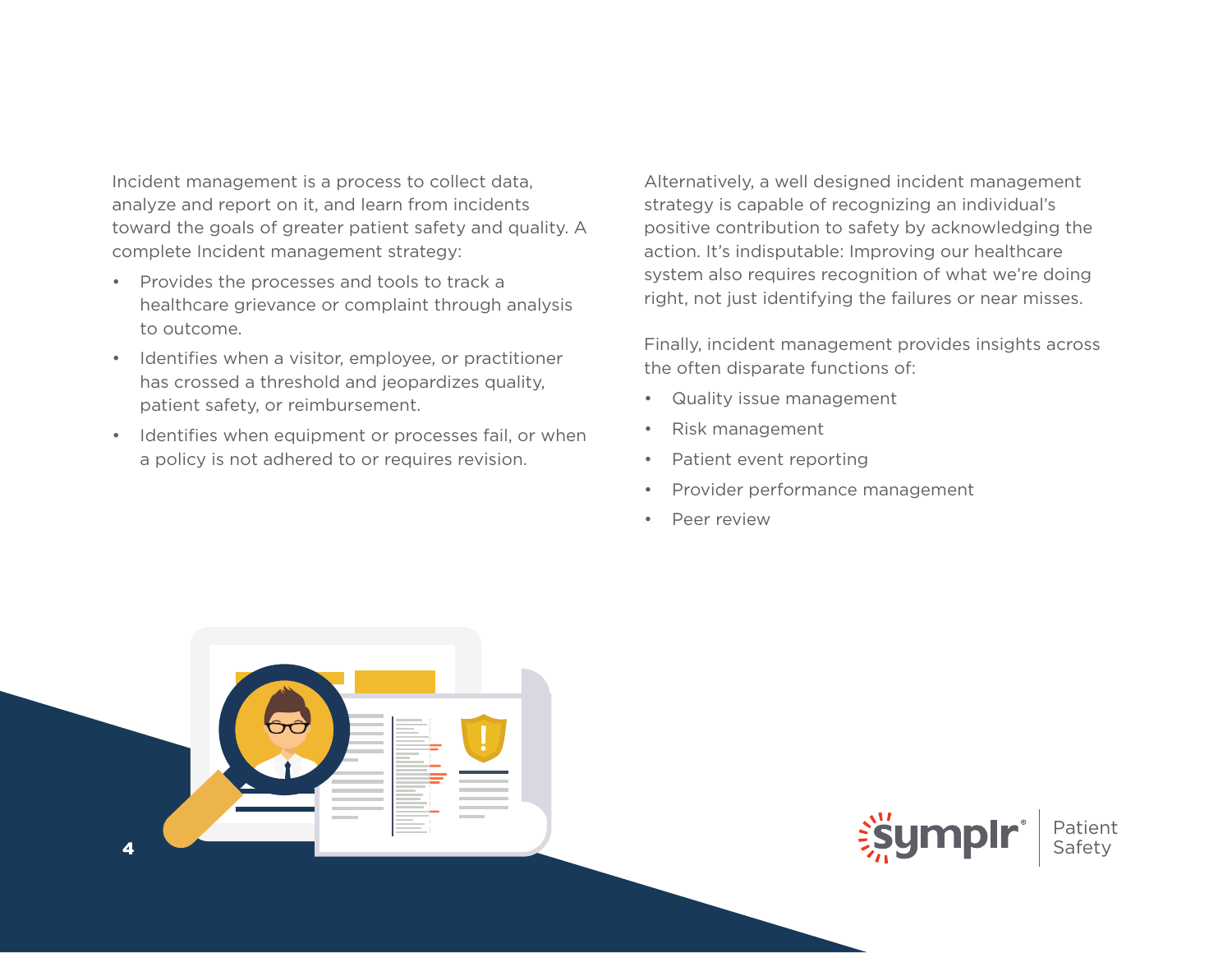#### **Incident reporting is a part of incident management**

Incident reporting is defined as the act of documenting all incidents, near incidents, and commendations. Ideally, it employs an online form and workflow to capture details and share the account digitally. (Near) Incidents are also reported through other means such as complaints, audits, and safety rounds.

Robust web forms allow for customization; display only relevant questions based on incident type; enable anonymity; and, support attachments such as photos, videos, or voice recordings. An incident report should be completed at the time an incident occurs and as the organization's policies dictate, no matter how minor an incident may appear.



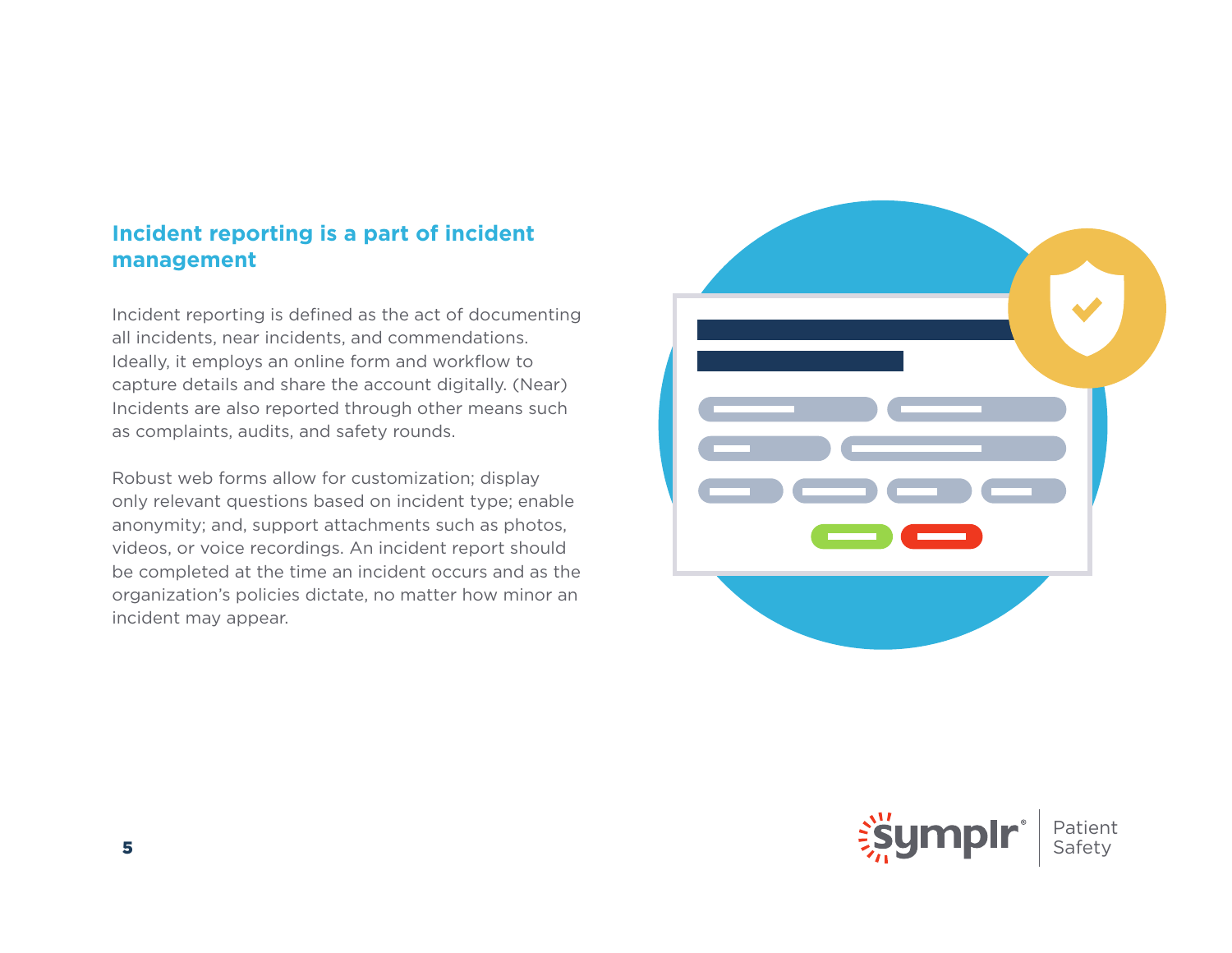### **Transparency in incident disclosure**

A recent study showed that in hypothetical situations, 90% of the healthcare providers polled (538 medical students, residents, and physicians) said they would disclose medical errors. But in real circumstances, only 41% actually reported doing so.

Such statistics beg the question: What's holding back our practitioners and organizations from 100% disclosure? Just Culture's aim to manage behavior and design systems that allow anonymity to encourage openness established a promising start. symplr Patient Safety incident management solutions are at the heart of discovering and correcting discrepancies that impede progress in promoting safety.

Effective patient safety and continuous quality improvement efforts that result in fewer incidents will require continued:

- Transparency and disclosure in a voluntary, blamefree, non-punitive environment
- Improved data collection and analysis
- Development of effective systems at the level of direct patient care

Transparency provides a path for collective research into wider prevention of errors based on aggregated data. In the past, concerns about liability, discovery, peer review protections, and privacy concerns have resulted in reluctance or outright refusal to disclose incidents, effectively isolating the data in one facility or system.



6 6

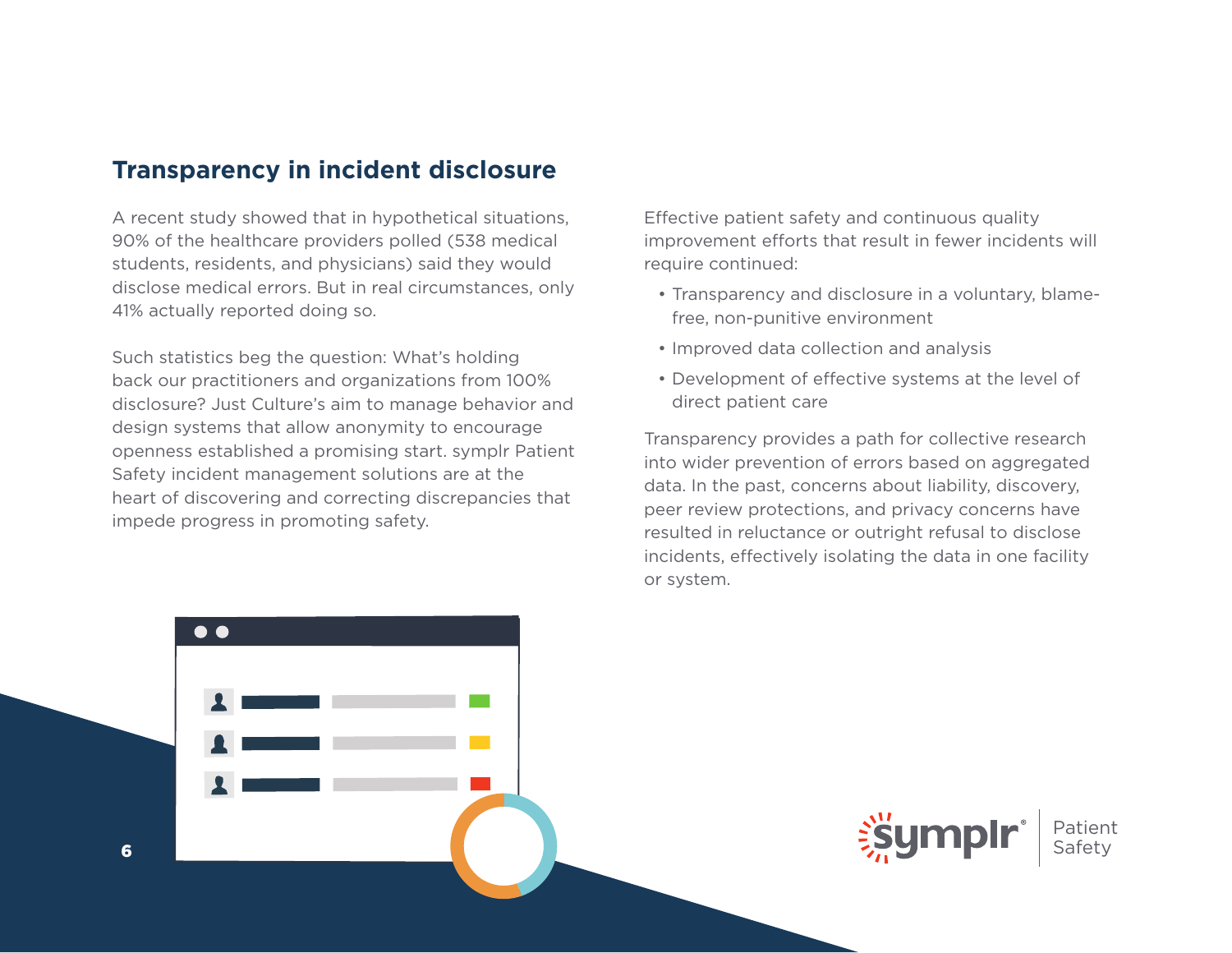### **Initiatives that promote transparency and reporting**

The Patient Safety and Quality Improvement Act of 2005 created Patient Safety Organizations (PSOs) as a solution to encourage voluntary and confidential reporting of incidents. Importantly, PSO protections help to aggregate de-identified data and provide increased safety on an international level. A similar learning network called Project OPEN was established in Europe in 2005 to generate greater transparency.

Additionally, MEDMARX is a voluntary medication error reporting system in the U.S. that has collected valuable research from hospitals nationwide. Good Catch initiatives do not aggregate data, but were formed to recognize and reward staff for reporting near misses or system issues.

Despite initiatives like PSOs created to encourage transparency, research shows that incident disclosure doesn't always happen. In addition to a basic willingness to be open and upfront, it requires a structured approach that values and makes the reporting exercises worthwhile by executing on the data and findings.

The value of a structured, digital incident management system lies in its abilities to:

- Capture patient safety-related incidents
- Gather feedback from those involved in the incident and any third parties
- Provide analytics
- Manage their workflow to resolution
- Implement improvement actions
- Track the efficacy of actions



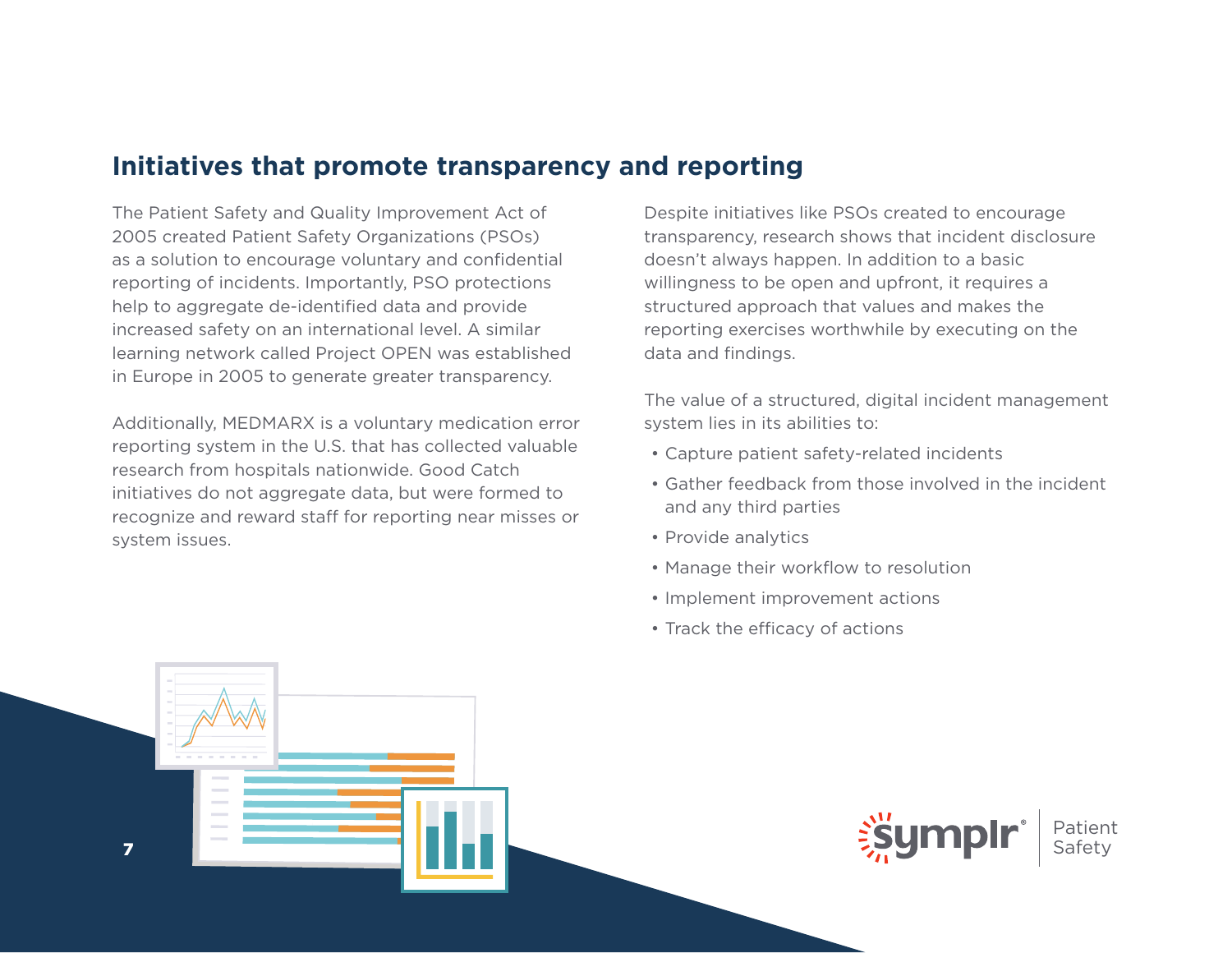# **From Occurrence to Optimization**

### **Best practices to manage and analyze incidents**

Traditional patient safety models were designed and implemented under the assumption that an organization's patient safety policies and procedures are properly constructed, understood by all, and that the incidents they account for are predictable. Modern patient safety initiatives like Safety-II recognize that issues often overlooked in the design of the organization's policies and procedures cause most preventable incidents.

There are prospective (active) and retrospective (passive) approaches to systematic analysis of incidents and near incidents:

- A prospective risk analysis helps identify how systems or processes can fail. This knowledge can then be used to anticipate potential errors.
- A retrospective analysis looks back on what happened. It's a structured approach that leads to identifying base-level causes of (near) incidents.

Prospective analyses (e.g., Safety-II) account for how people compensate for flawed systems both in everyday and unpredictable situations. The goal is early recognition of potential errors before they even become problems.



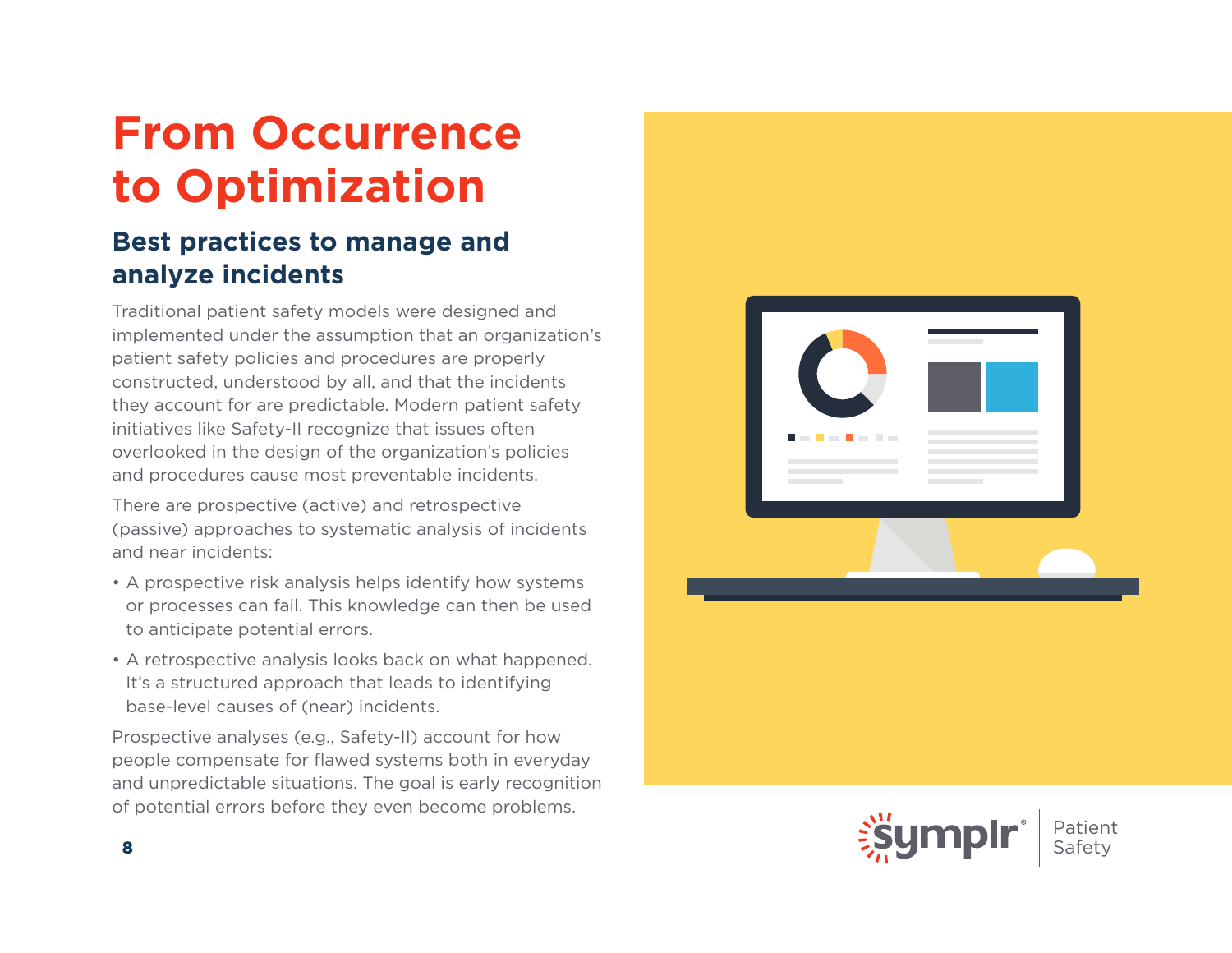#### **Five analytical methods for reported incidents**

There are numerous methods to analyze a reported incident to reveal the fundamental cause(s) and/or limit the effects. The following common approaches differ in the degrees to which the incident information is examined and classified:

1. **Systematic Incident Reconstruction and Evaluation (SIRE):**

Focused on incidents with serious consequences or those occurring frequently, SIRE offers multiple means of analysis: timeline, process, and barrier. This method is considered labor intensive.

- 2. **Ishikawa Diagram, also known as a fishbone diagram:** This method entails drawing a cause and effect diagram to identify cause in roughly three steps: name the problem, describe the major causes, divide the major causes into sub-causes. Its advantage is its accessibility.
- 3. **Prevention and Recovery Information System for Monitoring and Analysis (PRISMA), also known as root cause analysis:**

PRISMA analysis requires mapping incidents visually using a "cause tree" to show underlying factors and circumstances. Its advantages include the ability to conduct in-depth analyses and to identify patterns of root causes to deploy targeted improvement actions. PRISMA has demonstrated positive influence on staff willingness to report incidents.

#### 4. **Failure Mode and Effects Analysis (FMEA) also known as prospective risk analysis:**

This systematic and proactive analysis uses a flow chart as part of four steps to analyze as many products, services, and processes as possible to identify potential failure modes and their causes and effects. Its disadvantage is its focus on the how and why of failure, not on whether something will fail. In addition to estimating impacts, it can be used to help limit their effects.

#### 5. **Functional Resonance Analysis Method (FRAM):** The Safety II method is an example of FRAM, which describes outcomes by analyzing variability in performance. It maps the difference between policy and practice by examining daily activity, analyzing workplace situations, and capturing how individuals react when deviations occur. Its advantages include transparency and a focus on prevention. However, not all actions can be recorded in procedures, and procedures aren't always followed.

symplr's Patient Safety solution supports multiple analytical methods, recognizing the need for flexibility in an incident management platform.

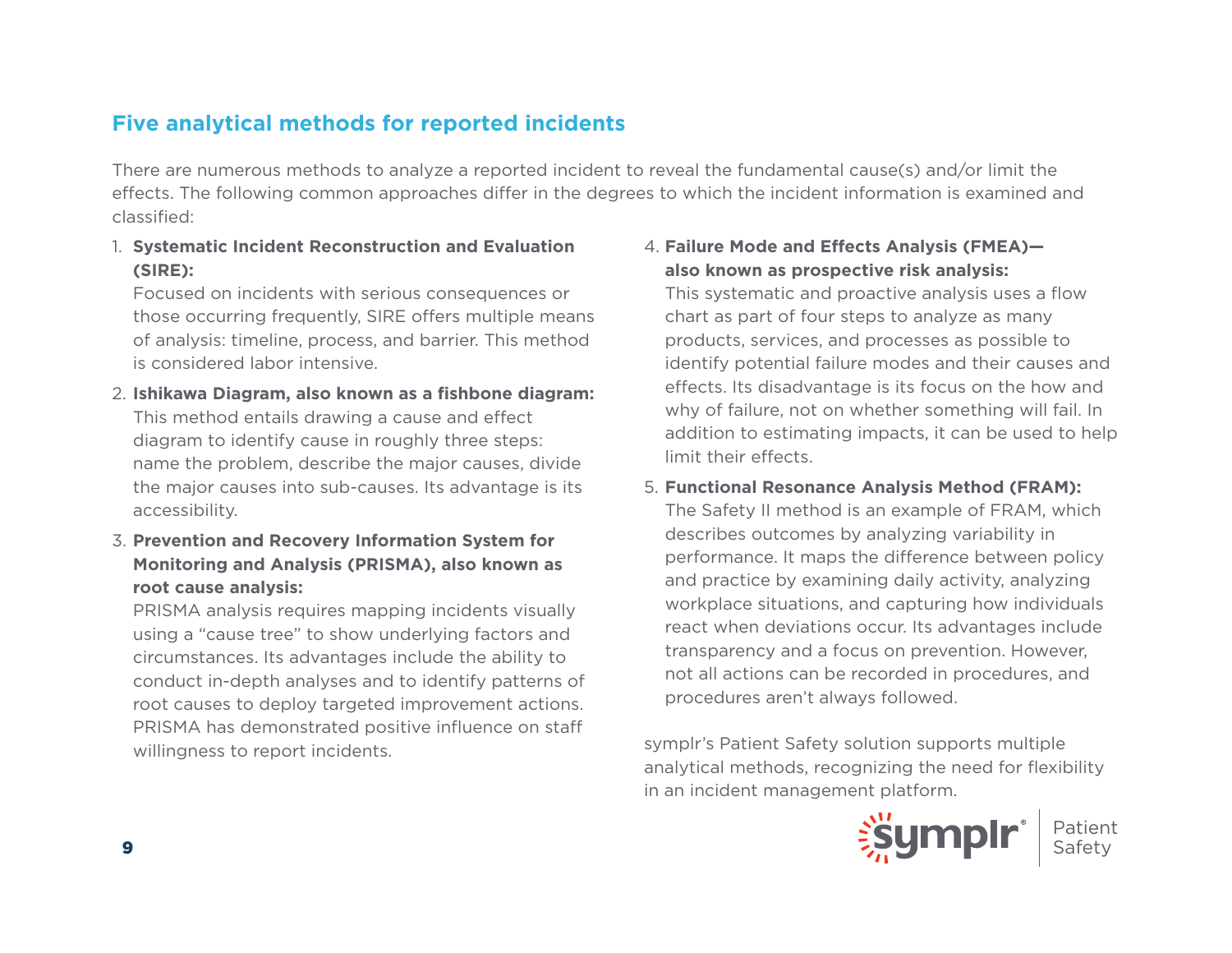# **A Complete Structure for Incident Management**

How do healthcare organizations ensure successful incident management? symplr's Patient Safety solution has assisted customers worldwide with incident reporting, analysis, process automation, and improvement plans for over 15 years. Our experience in sophisticated health systems with high national patient safety standards has translated to a sound process and supporting technology based on six key points with accompanying best practices.

#### **REPORT INCIDENTS**

**Best Practice:** Use automated, online forms that allow staff and others to quickly report any (near) incident. Make the forms easy to use and accessible by computer, tablet, or smartphone to increase participation and compliance, and to capture details that can become lost as time passes.



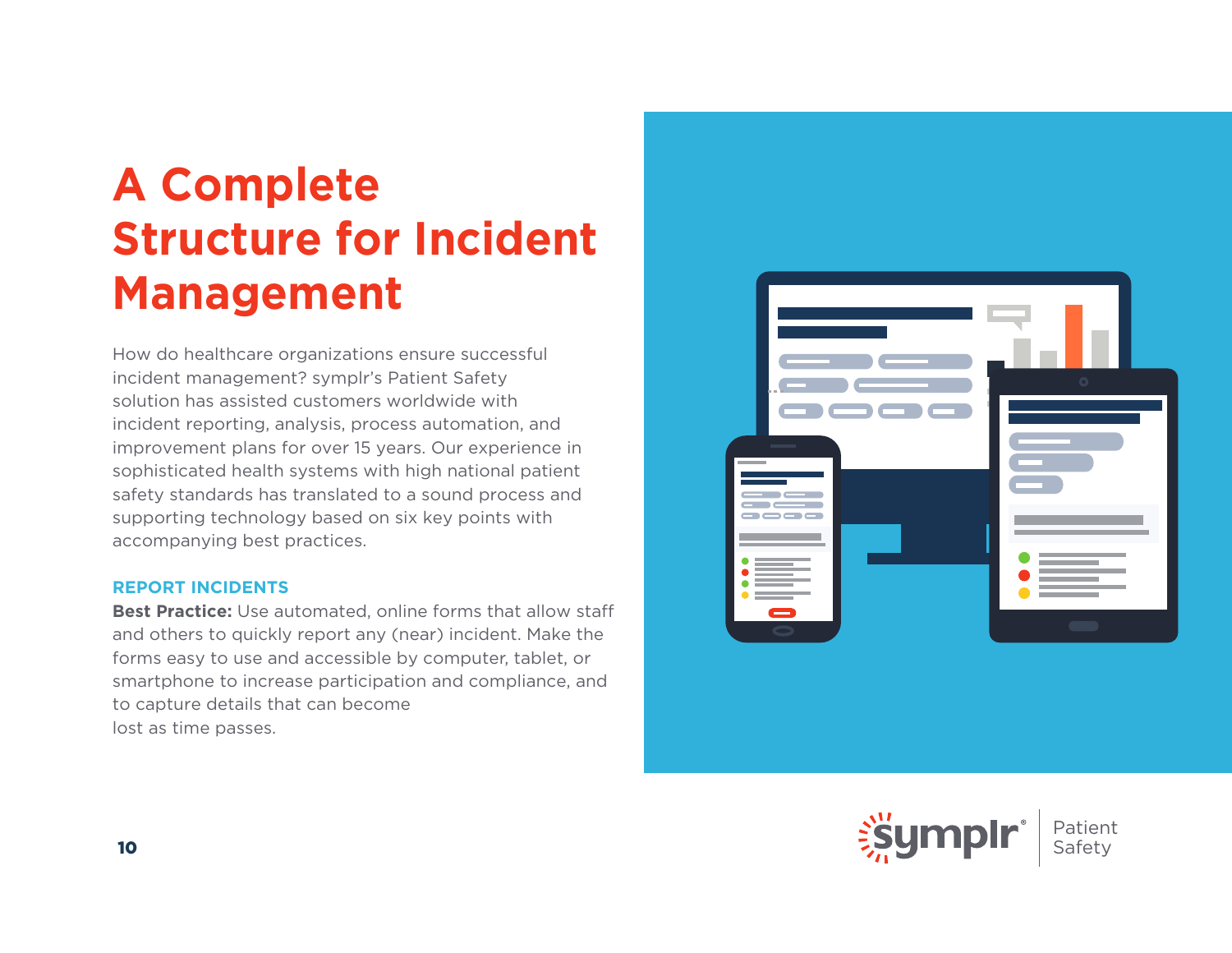#### **ANALYZE INCIDENTS**

**Best practice:** Regardless of analysis method (e.g., PRISMA, SIRE, etc.), register all incidents and near incidents in a single source of truth patient safety software platform to foster better decision making. Aggregate data and discover trends, such as which type of incidents are more common, and determine which improvements to prioritize.

#### **ENSURE A SAFETY CULTURE**

**Best practice:** Contribute to staff awareness of conscious and unconscious behaviors that affect safety by using interventions such as audits, safety rounds, and team-based analysis and discussion of incidents and near incidents. At all levels of the organization, encourage the use of systems supporting blamefree reporting. Consider using the "safety ladder," a five-step tool to track the evolution of behavior from pathological to reactive, calculating, proactive, and finally progressive.



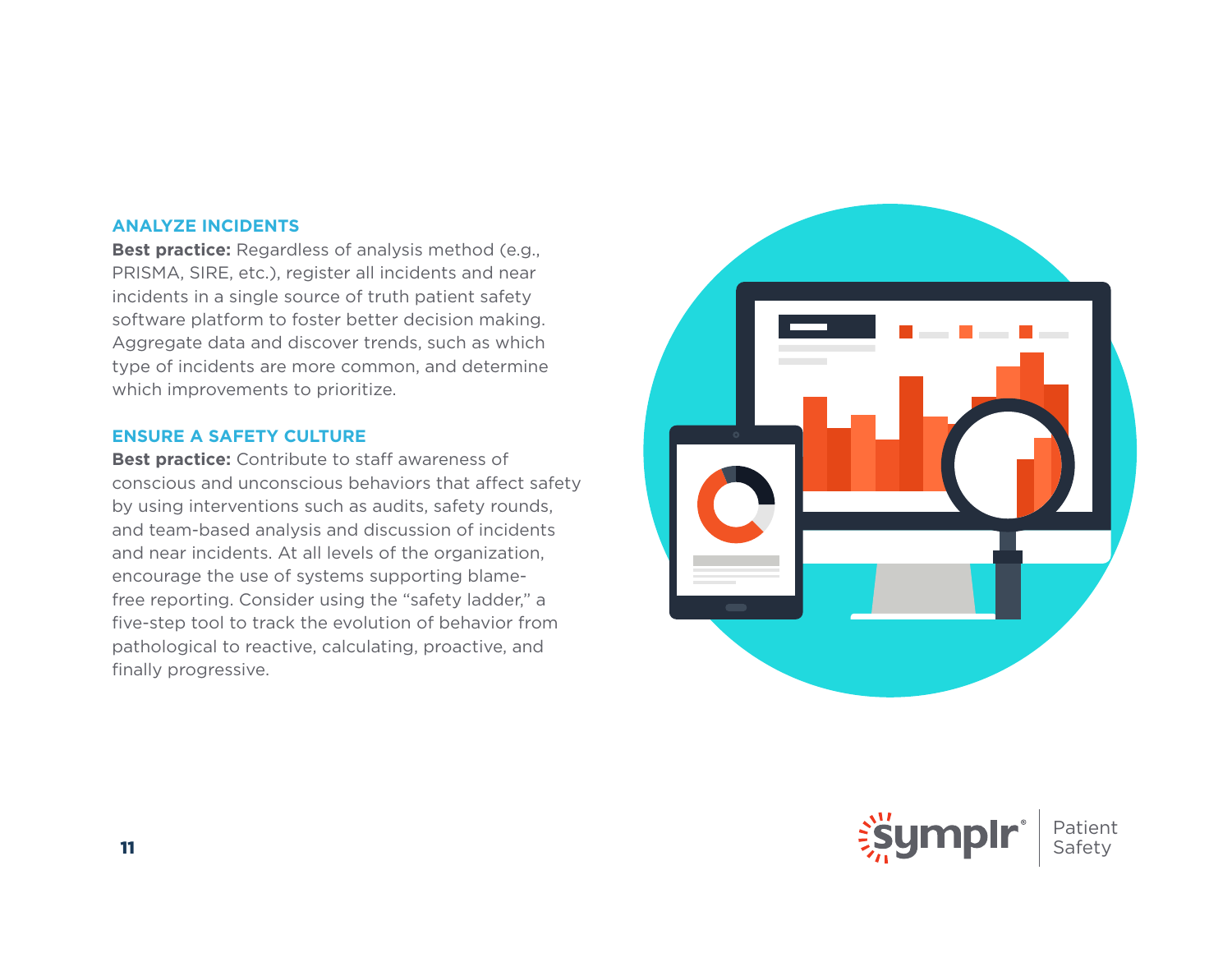#### **COMMUNICATE STRATEGICALLY**

**Best practice:** Practice these tips when internally disseminating incident or near incident information:

- Enable input from all parties involved to experience the benefits of shared insights and multiple perspectives.
- Share relevant information in a timely manner, condensed as necessary but ensuring that all employees have direct access to vital incident information.
- Roll out improvement actions organization-wide so affected departments can adapt as necessary.

#### **USE (NEAR) INCIDENTS TO IMPROVE**

**Best practice:** Use a digital improvement tracking system that centrally registers organization-wide actions and automates improvement processes using a "Plan-Do-Check-Act" cycle:

- **Plan:** Establish activities or objectives and create measurement methods for them.
- **Do:** Implement the plan and course-correct if needed with a different approach.
- **Check:** Check whether the objectives have been met, evaluate the approach(es), and learn from the experience.
- **Act:** Adjust your approach based on findings to meet objectives, potentially with less effort, and/or adjust objectives.



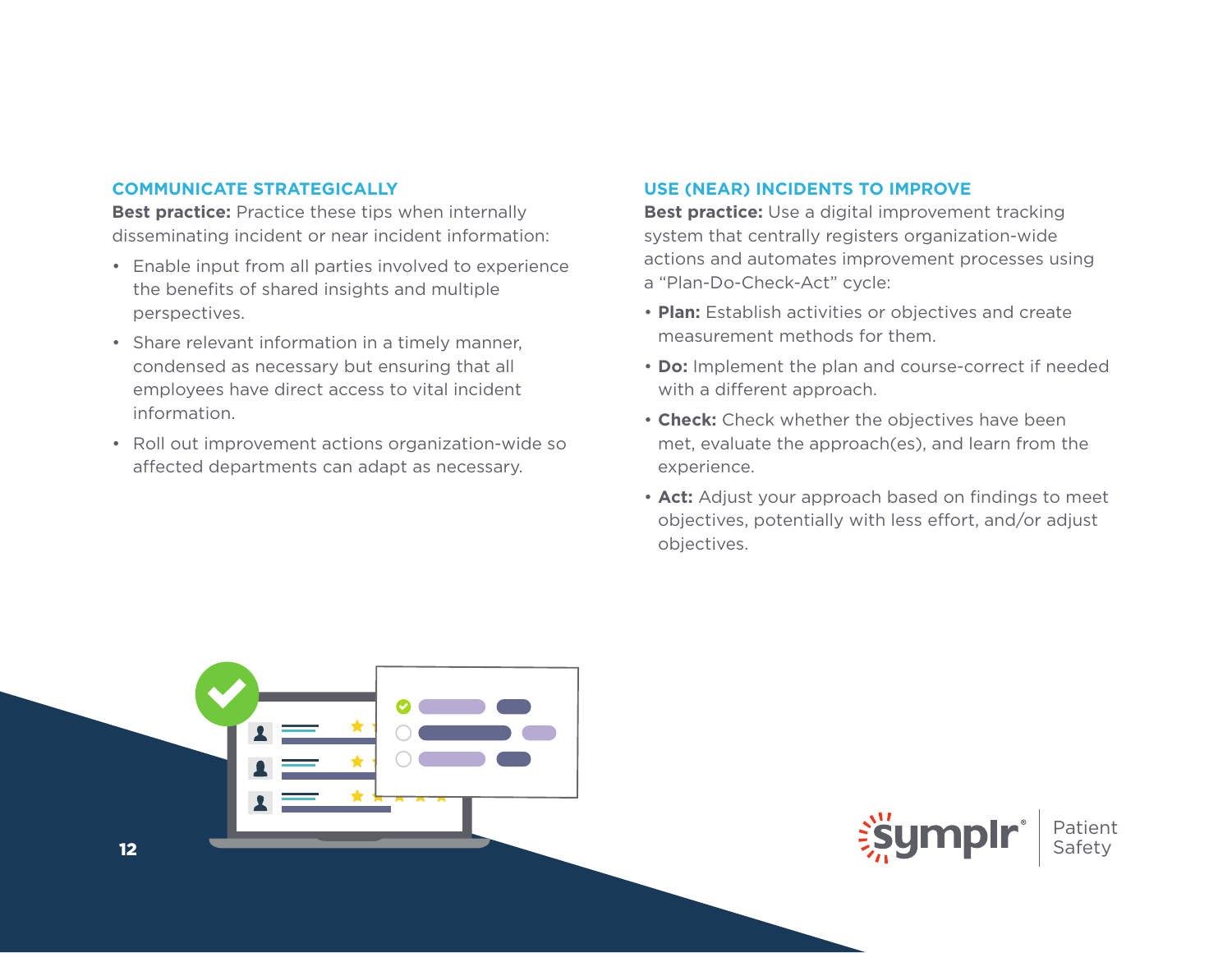#### **DIGITIZE INCIDENT MANAGEMENT:**

**Best practice:** Ensure that your organization-wide incident management software provides essential features:

- Automated feedback for individuals who report (near) incidents.
- Capability to create improvement plans.
- Guides users based on specific roles and/or provides workflow management depending on the type of (near) incident.
- Provides status updates and notifications.
- Features management dashboards and reporting that highlight trends.



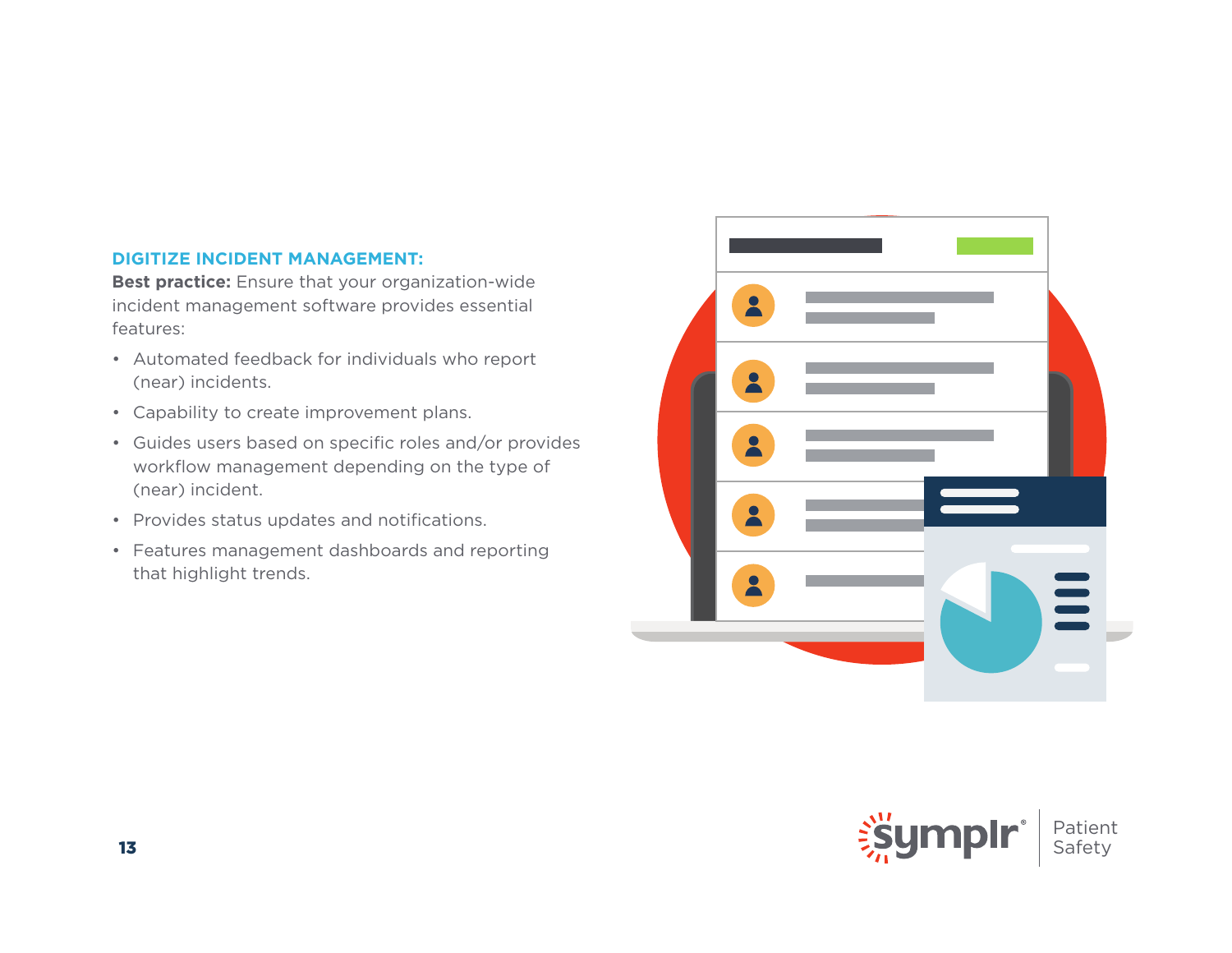### **Capitalize on insights from incident management**

The knowledge, tools, and data required to improve patient safety and quality keep changing—and your incident management system should keep pace. While every healthcare practitioner, administrator, and staff member has a role in cultivating safety, incident management is an approach uniquely designed for the frontline quality and nursing leaders ultimately responsible for capturing incidents and near incidents as they occur.

The costs of failing to capture and analyze adverse events and near misses are significant. Healthcare organizations that employ a successful incident management system benefit from awareness of risks and increased control over mitigating them, ultimately resulting in a safer environment for all.

What insights into patient safety, quality improvement, risk management, and provider performance would your healthcare organization gain with a software tool to bridge the gaps?

도구구

**Contact symplr today to learn how our Patient Safety solution can help your organization achieve greater quality and patient safety.**